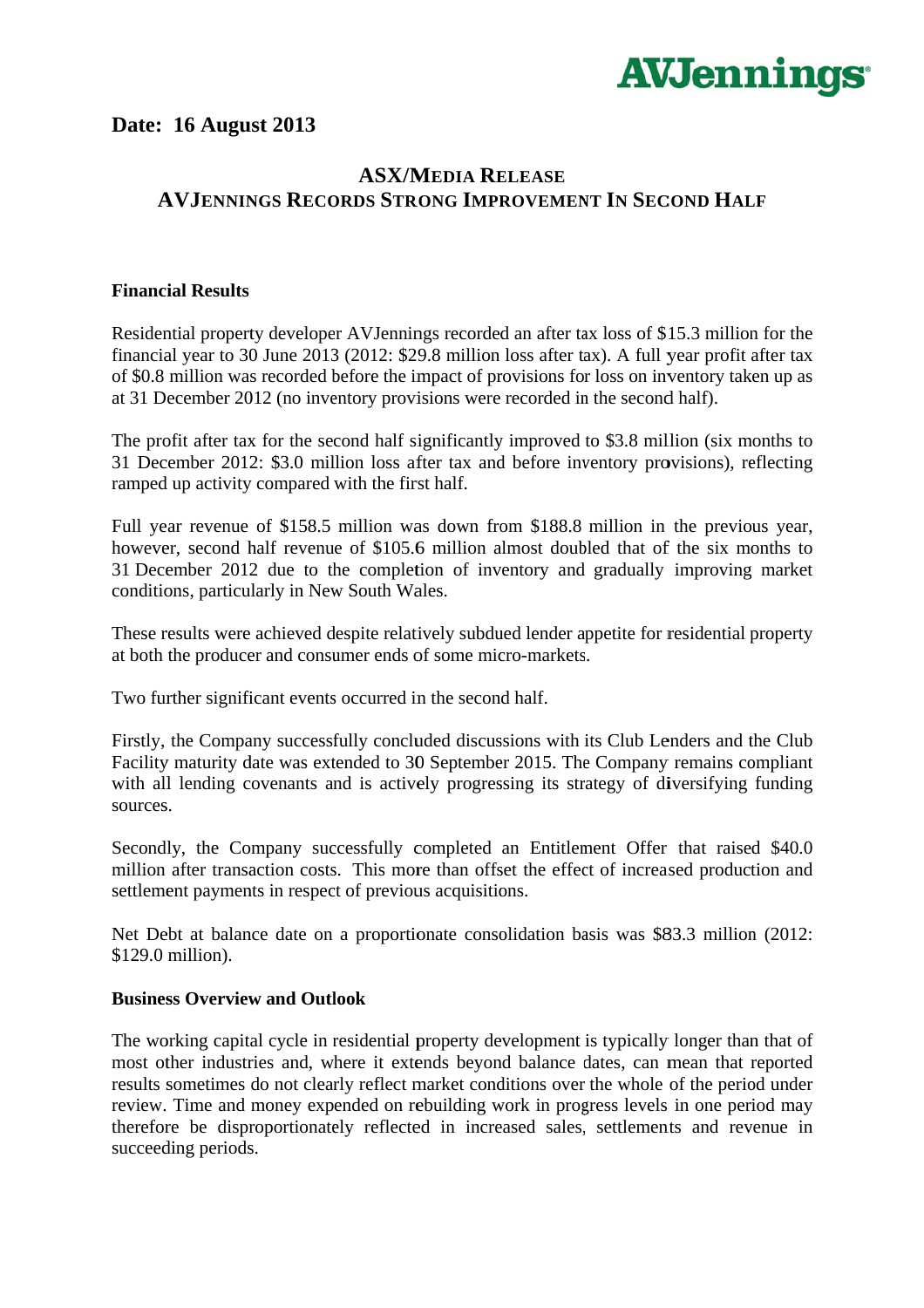Although demand was relatively subdued over much of the financial year, activity in the second half significantly outstripped that in the preceding six months during which the Company expanded investment in production (especially built form). This investment is in line with the strategy disclosed to the market and directly responds to the ongoing benign interest rate environment, low inflationary expectations and the chronic under-supply of housing in some areas, as well as the Company's perception of improvements in other demand drivers such as affordability, consumer confidence, subsidies for first home buyers that are now more explicitly focused on new production, together with tightening rental vacancy rates in certain areas of Sydney.

Consumer confidence in the key New South Wales market seems to have lifted over the last six months in particular, reversing a decade-long trend, while that in southern Queensland has shown more recent signs of improvement as pricing has realigned with historical relativities to the other eastern capitals. Performance of the Company's Victorian estates remains stable and fair, reflecting the Company's belief that the local market is steadily correcting for the oversupply of developed stock built up in some locations during the overheated market of 2010-11. The South Australian market is stable but subdued, however, the Company's key projects in that State ('St Clair' and 'Eyre' at Penfield) have reached important milestones and are now much better placed than in the previous period to capture their share of available demand in the future. The Auckland residential market is experiencing significant demand that should continue to leave the Company's Hobsonville Point joint venture project with Government fortunately placed for the foreseeable future.

Pleasingly, the Company benefitted from the solid rise in second half contract signings and settlements without undue margin sacrifice or the need to offer significant inducements of the sort anecdotally reported.

The following table illustrates the up-tick in lots under development (both land only and built form) since the low point of early in fiscal 2012:

667 at 30 June 11; 572 at 31 Dec 11; 318 at 30 June 12; 554 at 31 Dec 12; and 715 at 30 June 13.

A substantial amount of the work in progress reported as at 30 June 12 was completed during the second half, with 177 lots at 'Hobsonville Point' NZ, 60 lots at 'Arena' VIC and 33 lots at 'Arlington Rise' VIC (amongst others) being finalised.

While the production cycle is lengthy, headway is being made with older lots exiting work in progress being progressively replaced as newer projects reach maturity or come on stream (notably the first stage of 'Arcadian Hills', Cobbitty NSW following the resolution of a lengthy planning-related preliminary works delay), leaving management confident that the Company is firmly on the path towards lifting work in progress and revenue to levels it has not seen for several years.

Completed and unsold stock is at acceptable levels.